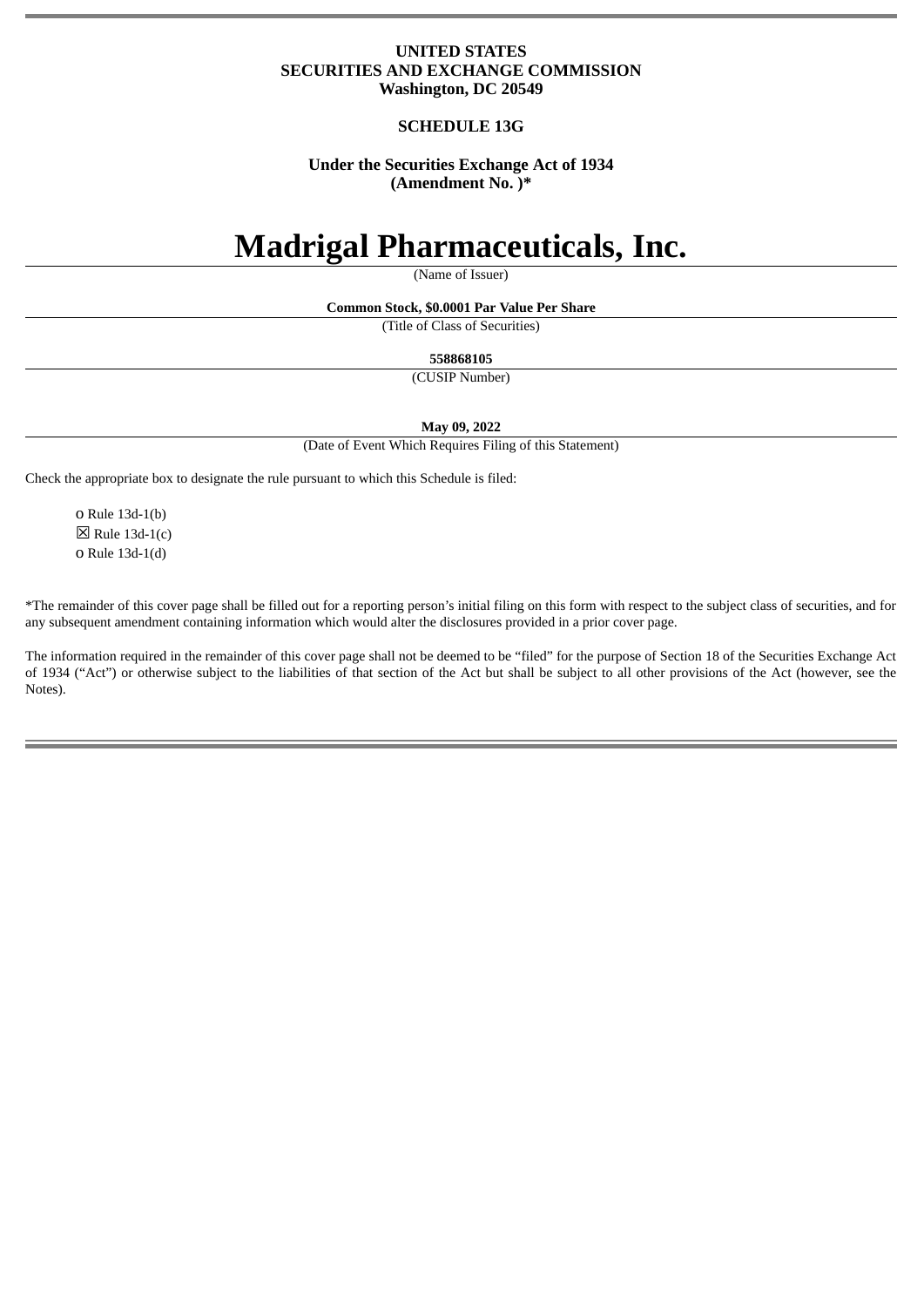| $\mathbf{1}$   | NAME OF REPORTING PERSONS                                                       |   |                            |  |  |  |  |
|----------------|---------------------------------------------------------------------------------|---|----------------------------|--|--|--|--|
|                | Deep Track Capital, LP                                                          |   |                            |  |  |  |  |
| 2              | CHECK THE APPROPRIATE BOX IF A MEMBER OF A GROUP<br>$(a)$ o<br>(b) x            |   |                            |  |  |  |  |
| 3              | <b>SEC USE ONLY</b>                                                             |   |                            |  |  |  |  |
| $\overline{4}$ | CITIZENSHIP OR PLACE OF ORGANIZATION<br>Delaware                                |   |                            |  |  |  |  |
|                |                                                                                 |   | <b>SOLE VOTING POWER</b>   |  |  |  |  |
|                |                                                                                 | 5 | $\mathbf{0}$               |  |  |  |  |
|                | NUMBER OF<br><b>SHARES</b>                                                      |   | <b>SHARED VOTING POWER</b> |  |  |  |  |
|                | <b>BENEFICIALLY</b><br>OWNED BY                                                 | 6 | 917,825                    |  |  |  |  |
|                | <b>EACH</b><br><b>REPORTING</b>                                                 | 7 | SOLE DISPOSITIVE POWER     |  |  |  |  |
|                | <b>PERSON</b><br><b>WITH</b>                                                    |   | $\mathbf 0$                |  |  |  |  |
|                |                                                                                 |   | SHARED DISPOSITIVE POWER   |  |  |  |  |
|                |                                                                                 |   | 917,825                    |  |  |  |  |
|                | AGGREGATE AMOUNT BENEFICIALLY OWNED BY EACH REPORTING PERSON                    |   |                            |  |  |  |  |
| $9$            | 917,825                                                                         |   |                            |  |  |  |  |
| 10             | CHECK IF THE AGGREGATE AMOUNT IN ROW (9) EXCLUDES CERTAIN SHARES<br>$\mathbf 0$ |   |                            |  |  |  |  |
|                |                                                                                 |   |                            |  |  |  |  |
|                | PERCENT OF CLASS REPRESENTED BY AMOUNT IN ROW (9)                               |   |                            |  |  |  |  |
| 11             | 5.37%                                                                           |   |                            |  |  |  |  |
|                | TYPE OF REPORTING PERSON                                                        |   |                            |  |  |  |  |
| 12             | IA, OO                                                                          |   |                            |  |  |  |  |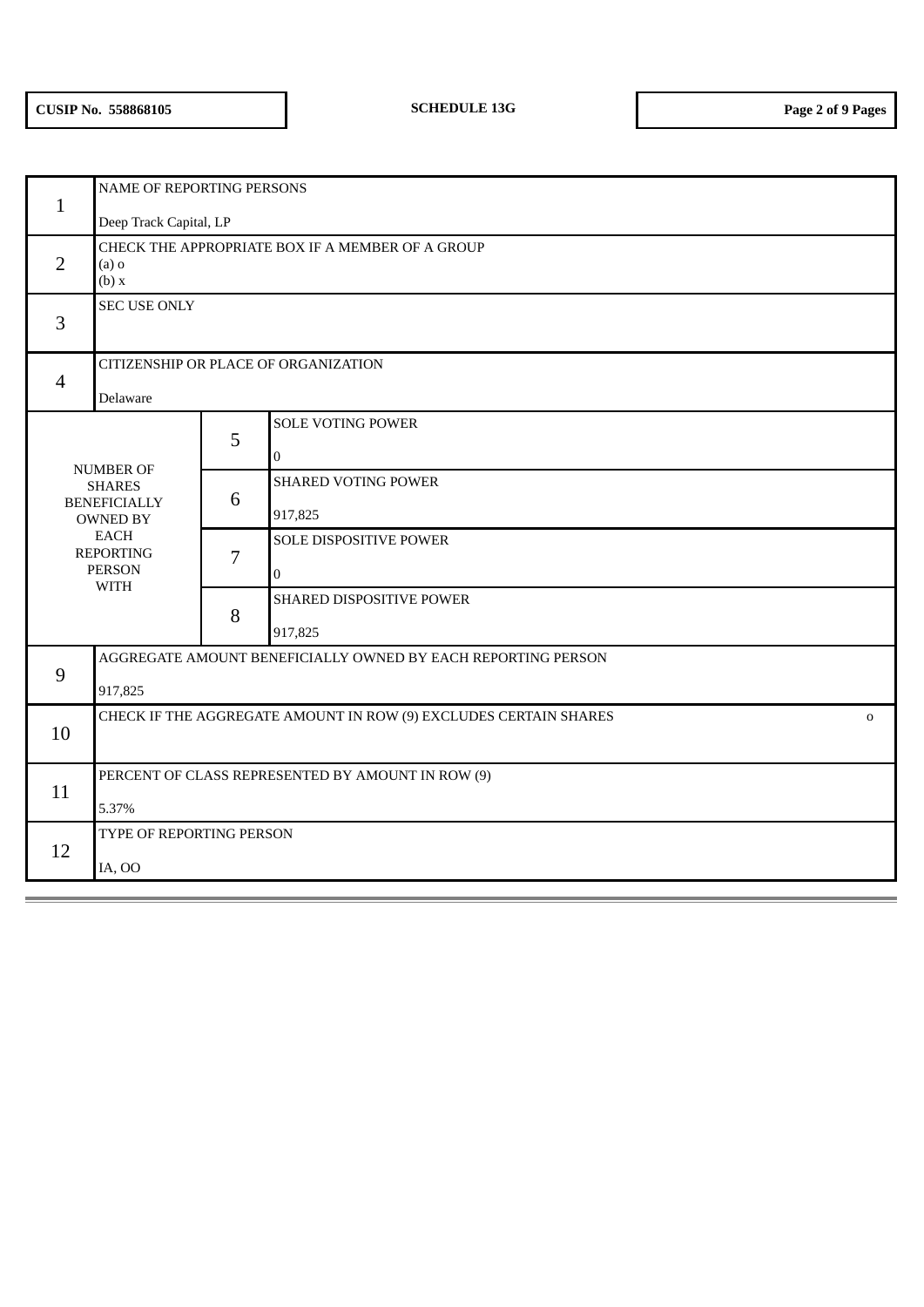| $\mathbf{1}$   | NAME OF REPORTING PERSONS                                                       |   |                            |  |  |  |  |
|----------------|---------------------------------------------------------------------------------|---|----------------------------|--|--|--|--|
|                | Deep Track Biotechnology Master Fund, Ltd.                                      |   |                            |  |  |  |  |
| $\overline{2}$ | CHECK THE APPROPRIATE BOX IF A MEMBER OF A GROUP<br>$(a)$ o<br>(b) x            |   |                            |  |  |  |  |
| 3              | <b>SEC USE ONLY</b>                                                             |   |                            |  |  |  |  |
| $\overline{4}$ | CITIZENSHIP OR PLACE OF ORGANIZATION                                            |   |                            |  |  |  |  |
|                | Cayman Islands                                                                  |   |                            |  |  |  |  |
|                |                                                                                 |   | <b>SOLE VOTING POWER</b>   |  |  |  |  |
|                |                                                                                 | 5 | $\overline{0}$             |  |  |  |  |
|                | <b>NUMBER OF</b><br><b>SHARES</b><br><b>BENEFICIALLY</b><br><b>OWNED BY</b>     |   | <b>SHARED VOTING POWER</b> |  |  |  |  |
|                |                                                                                 |   | 917,825                    |  |  |  |  |
|                | <b>EACH</b><br><b>REPORTING</b>                                                 | 7 | SOLE DISPOSITIVE POWER     |  |  |  |  |
|                | <b>PERSON</b><br><b>WITH</b>                                                    |   | $\overline{0}$             |  |  |  |  |
|                |                                                                                 |   | SHARED DISPOSITIVE POWER   |  |  |  |  |
|                |                                                                                 |   | 917,825                    |  |  |  |  |
|                | AGGREGATE AMOUNT BENEFICIALLY OWNED BY EACH REPORTING PERSON                    |   |                            |  |  |  |  |
| 9              | 917,825                                                                         |   |                            |  |  |  |  |
|                | CHECK IF THE AGGREGATE AMOUNT IN ROW (9) EXCLUDES CERTAIN SHARES<br>$\mathbf 0$ |   |                            |  |  |  |  |
| 10             |                                                                                 |   |                            |  |  |  |  |
| 11             | PERCENT OF CLASS REPRESENTED BY AMOUNT IN ROW (9)                               |   |                            |  |  |  |  |
|                | 5.37%                                                                           |   |                            |  |  |  |  |
| 12             | TYPE OF REPORTING PERSON                                                        |   |                            |  |  |  |  |
|                | CO                                                                              |   |                            |  |  |  |  |
|                |                                                                                 |   |                            |  |  |  |  |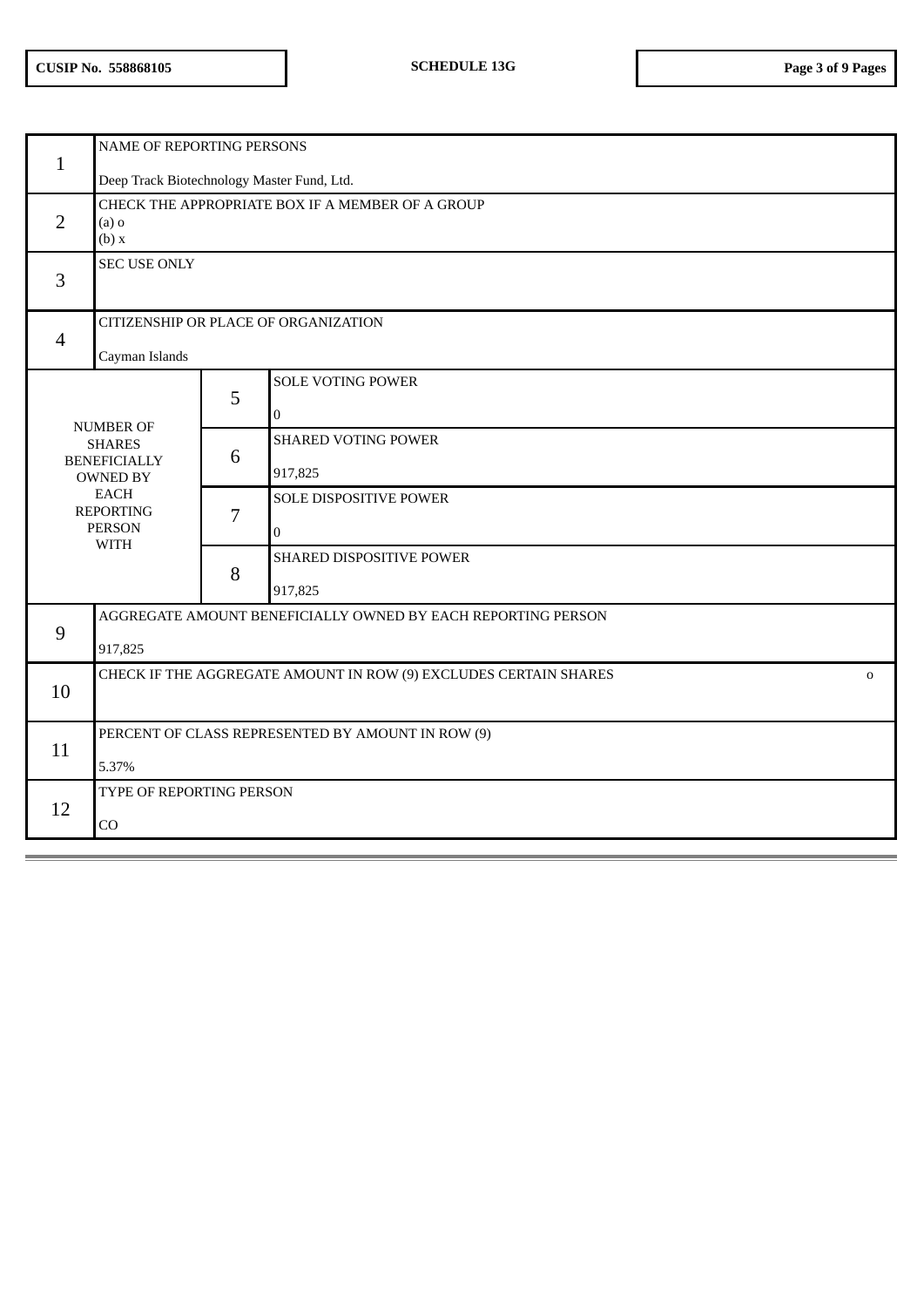| $\mathbf{1}$                                                                                                                                   | NAME OF REPORTING PERSONS<br>David Kroin                                        |                |                                          |  |  |  |  |
|------------------------------------------------------------------------------------------------------------------------------------------------|---------------------------------------------------------------------------------|----------------|------------------------------------------|--|--|--|--|
| 2                                                                                                                                              | CHECK THE APPROPRIATE BOX IF A MEMBER OF A GROUP<br>$(a)$ o<br>(b) x            |                |                                          |  |  |  |  |
| 3                                                                                                                                              | <b>SEC USE ONLY</b>                                                             |                |                                          |  |  |  |  |
| $\overline{4}$                                                                                                                                 | CITIZENSHIP OR PLACE OF ORGANIZATION<br><b>United States</b>                    |                |                                          |  |  |  |  |
| <b>NUMBER OF</b><br><b>SHARES</b><br><b>BENEFICIALLY</b><br><b>OWNED BY</b><br><b>EACH</b><br><b>REPORTING</b><br><b>PERSON</b><br><b>WITH</b> |                                                                                 | 5              | <b>SOLE VOTING POWER</b><br>$\mathbf{0}$ |  |  |  |  |
|                                                                                                                                                |                                                                                 | 6              | <b>SHARED VOTING POWER</b><br>917,825    |  |  |  |  |
|                                                                                                                                                |                                                                                 | $\overline{7}$ | SOLE DISPOSITIVE POWER<br>$\mathbf 0$    |  |  |  |  |
|                                                                                                                                                |                                                                                 | 8              | SHARED DISPOSITIVE POWER<br>917,825      |  |  |  |  |
|                                                                                                                                                | AGGREGATE AMOUNT BENEFICIALLY OWNED BY EACH REPORTING PERSON                    |                |                                          |  |  |  |  |
| 9                                                                                                                                              | 917,825                                                                         |                |                                          |  |  |  |  |
| 10                                                                                                                                             | CHECK IF THE AGGREGATE AMOUNT IN ROW (9) EXCLUDES CERTAIN SHARES<br>$\mathbf 0$ |                |                                          |  |  |  |  |
| 11                                                                                                                                             | PERCENT OF CLASS REPRESENTED BY AMOUNT IN ROW (9)<br>5.37%                      |                |                                          |  |  |  |  |
| 12                                                                                                                                             | TYPE OF REPORTING PERSON<br>IN, HC                                              |                |                                          |  |  |  |  |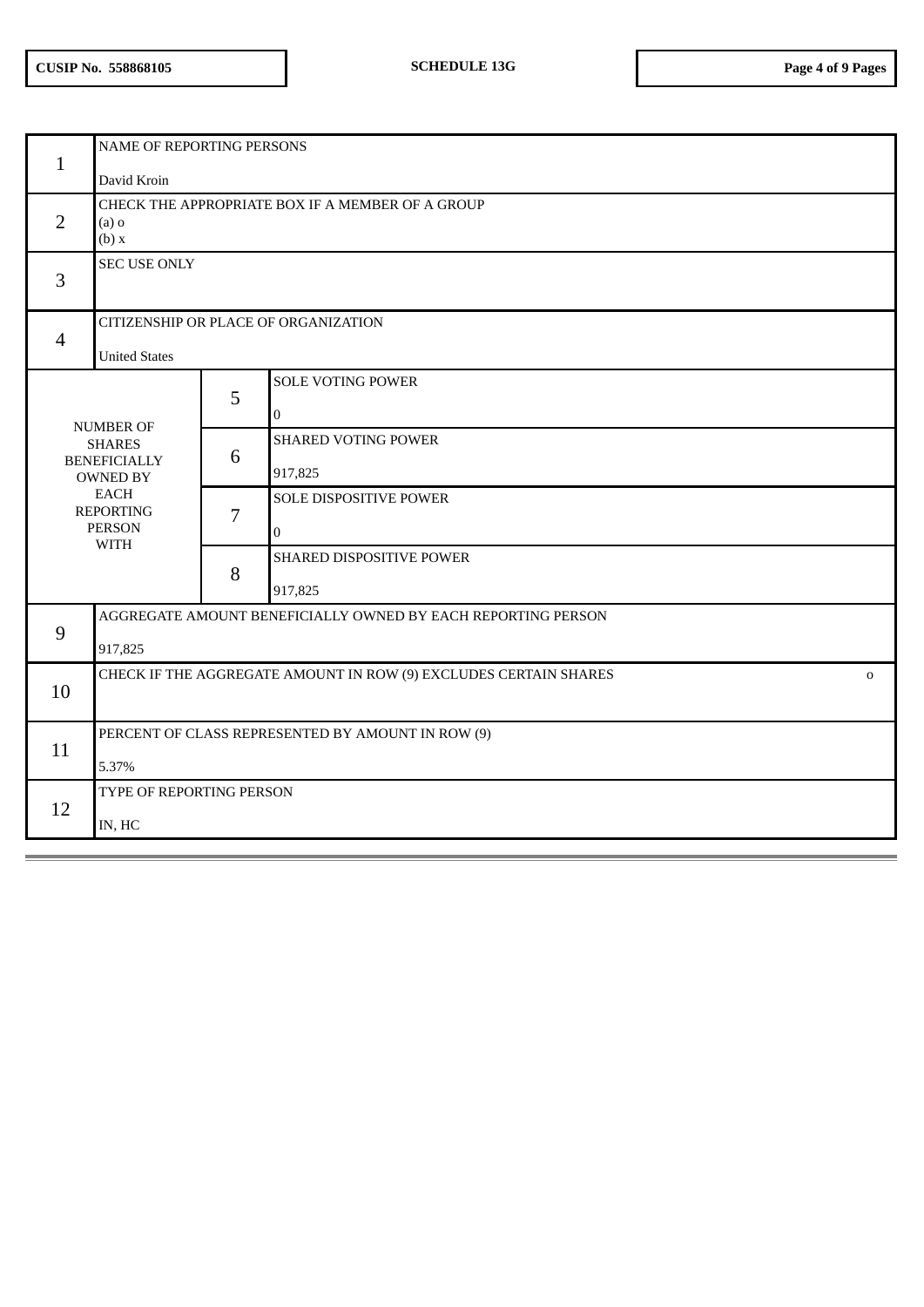### **Item 1. (a) Name of Issuer**

Madrigal Pharmaceuticals, Inc.

# **Item 1. (b) Address of Issuer's Principal Executive Offices**

Four Tower Bridge

200 Barr Harbor Drive, Suite 200

# West Conshohocken, PA 19428

# **Item 2. (a) Names of Persons Filing:**

(i) Deep Track Capital, LP (ii) Deep Track Biotechnology Master Fund, Ltd. (iii) David Kroin

### **Item 2. ( b) Address of Principal Business Office:**

(i) 200 Greenwich Ave, 3rd Floor, Greenwich, CT 06830 (ii) c/o Walkers Corporate Limited, 190 Elgin Ave, George Town, KY1-9001, Cayman Islands (iii) c/o Deep Track Capital, LP, 200 Greenwich Ave, 3rd Floor, Greenwich, CT 06830

# **Item 2. (c) Citizenship:**

(i) Delaware (ii) Cayman Islands (iii) United States

# **Item 2. (d) Title of Class of Securities**

Common Stock, \$0.0001 Par Value Per Share (the "Common Stock")

# **Item 2. (e) CUSIP No.:**

558868105

**CUSIP No. 558868105 SCHEDULE 13G Page 6 of 9 Pages**

# Item 3. If this statement is filed pursuant to §§240.13d-1(b) or 240.13d-2(b) or (c), check whether the person filing is a:

- (a)  $\Box$  Broker or dealer registered under section 15 of the Act (15 U.S.C. 780);
- (b)  $\Box$  Bank as defined in section 3(a)(6) of the Act (15 U.S.C. 78c);
- (c)  $\Box$  Insurance company as defined in section 3(a)(19) of the Act (15 U.S.C. 78c);
- (d)  $\Box$  Investment company registered under section 8 of the Investment Company Act of 1940 (15 U.S.C. 80a-8);
- (e) o An investment adviser in accordance with  $\S 240.13d-1(b)(1)(ii)(E)$ ;
- (f)  $\Box$  An employee benefit plan or endowment fund in accordance with §240.13d-1(b)(1)(ii)(F);
- (g)  $\Box$  A parent holding company or control person in accordance with §240.13d-1(b)(1)(ii)(G);
- (h)  $\Box$  A savings associations as defined in Section 3(b) of the Federal Deposit Insurance Act (12 U.S.C. 1813);
- (i)  $\Box$  A church plan that is excluded from the definition of an investment company under section 3(c)(14) of the Investment Company Act of 1940 (15 U.S.C. 80a-3);
- (j)  $\Box$  A non-U.S. institution in accordance with §240.13d-1(b)(1)(ii)(J);
- (k)  $\Box$  A group, in accordance with §240.13d-1(b)(1)(ii)(K). If filing as a non-U.S. institution in accordance with §240.13d-1(b)(1)(ii)(J), please specify the type of institution: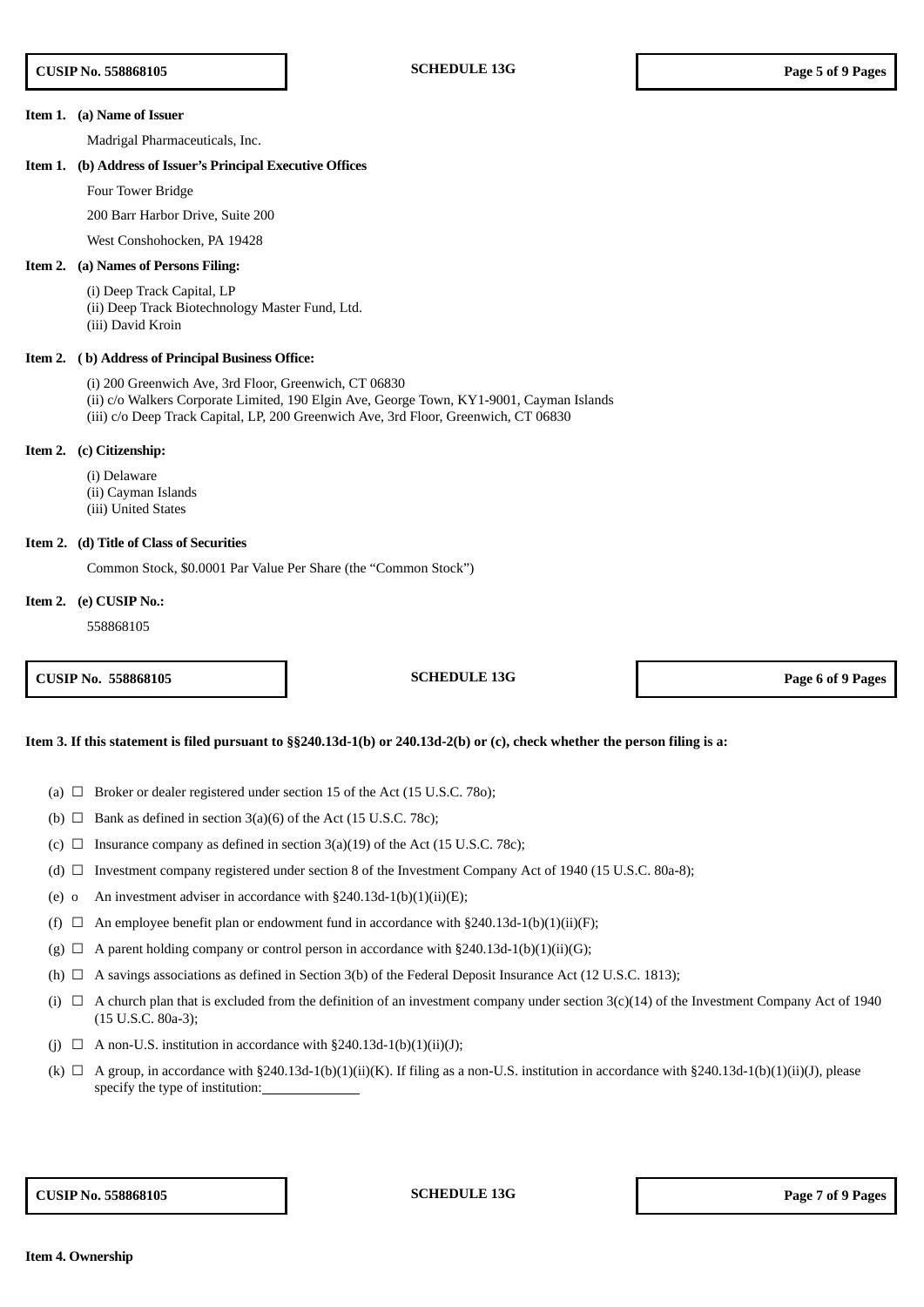Information with respect to the Reporting Persons' ownership of the Common Stock as of May 19, 2022, is incorporated by reference to items (5) - (9) and (11) of the cover page of the respective Reporting Person.

The amount beneficially owned by each Reporting Person is determined based on 17,103,395 Common Stock outstanding.

# **Item 5. Ownership of Five Percent or Less of a Class**

If this statement is being filed to report the fact that as of the date hereof the reporting person has ceased to be the beneficial owner of more than five percent of the class of securities, check the following [ ].

# **Item 6. Ownership of More Than Five Percent on Behalf of Another Person**

Not Applicable.

# Item 7. Identification and Classification of the Subsidiary which Acquired the Security Being Reported on by the Parent Holding Company or Control **Person**

Deep Track Capital, LP is the relevant entity for which David Kroin may be considered a control person.

# **Item 8. Identification and Classification of Members of the Group**

Not Applicable.

# **Item 9. Notice of Dissolution of Group**

Not Applicable.

# **Item 10. Certification**

By signing below I certify that, to the best of my knowledge and belief, the securities referred to above were not acquired and are not held for the purpose of or with the effect of changing or influencing the control of the issuer of the securities and were not acquired and are not held in connection with or as a participant in any transaction having that purpose or effect.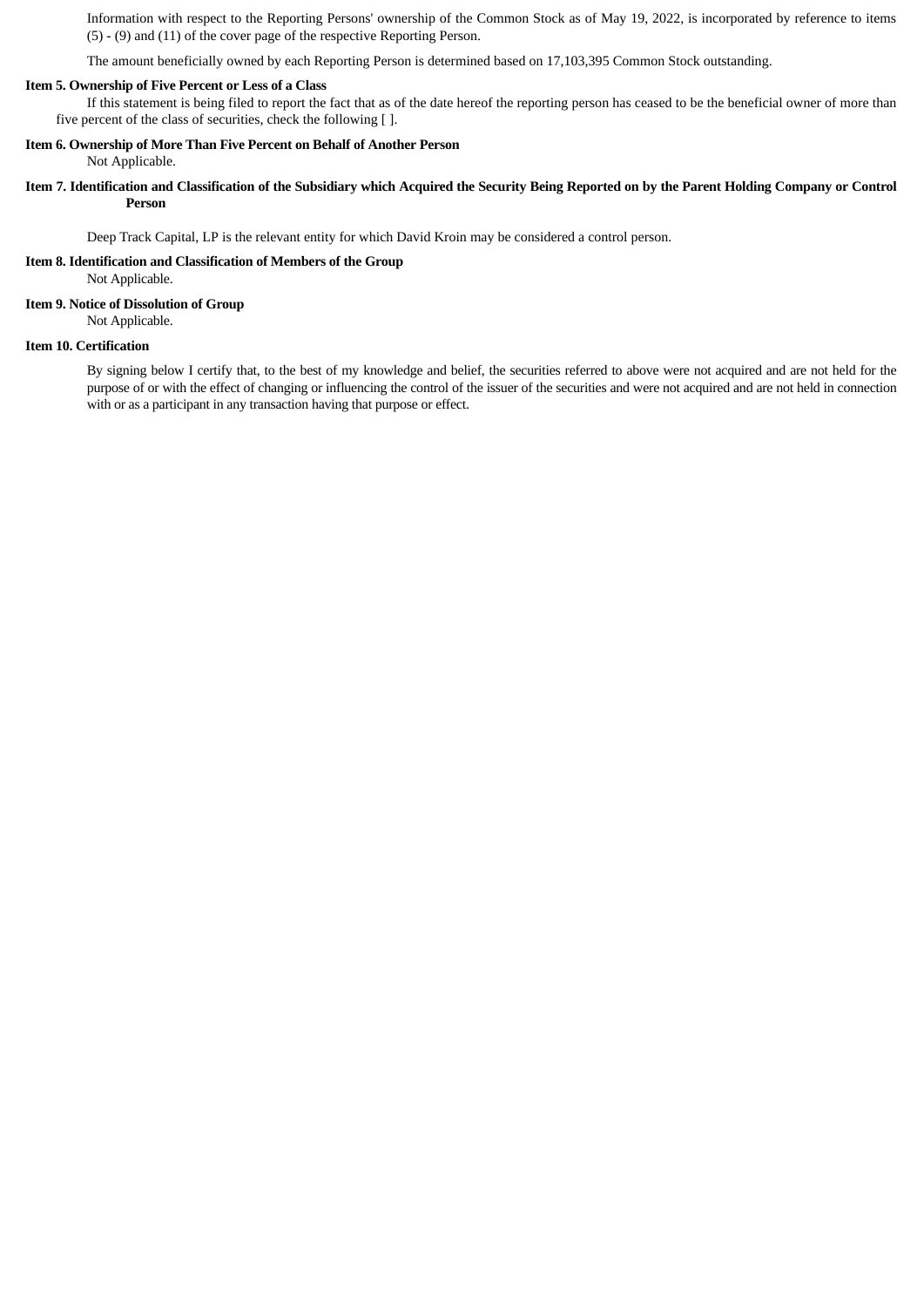# **SIGNATURE**

After reasonable inquiry and to the best of my knowledge and belief, I certify that the information set forth in this statement is true, complete and correct.

Dated: May 19, 2022

# **Deep Track Capital, LP**

By: */s/ David Kroin* David Kroin, Managing Member of the General Partner of the Investment Adviser

# **Deep Track Biotechnology Master Fund, Ltd.**

By: */s/ David Kroin* David Kroin, Director

# **David Kroin**

By: */s/ David Kroin* David Kroin